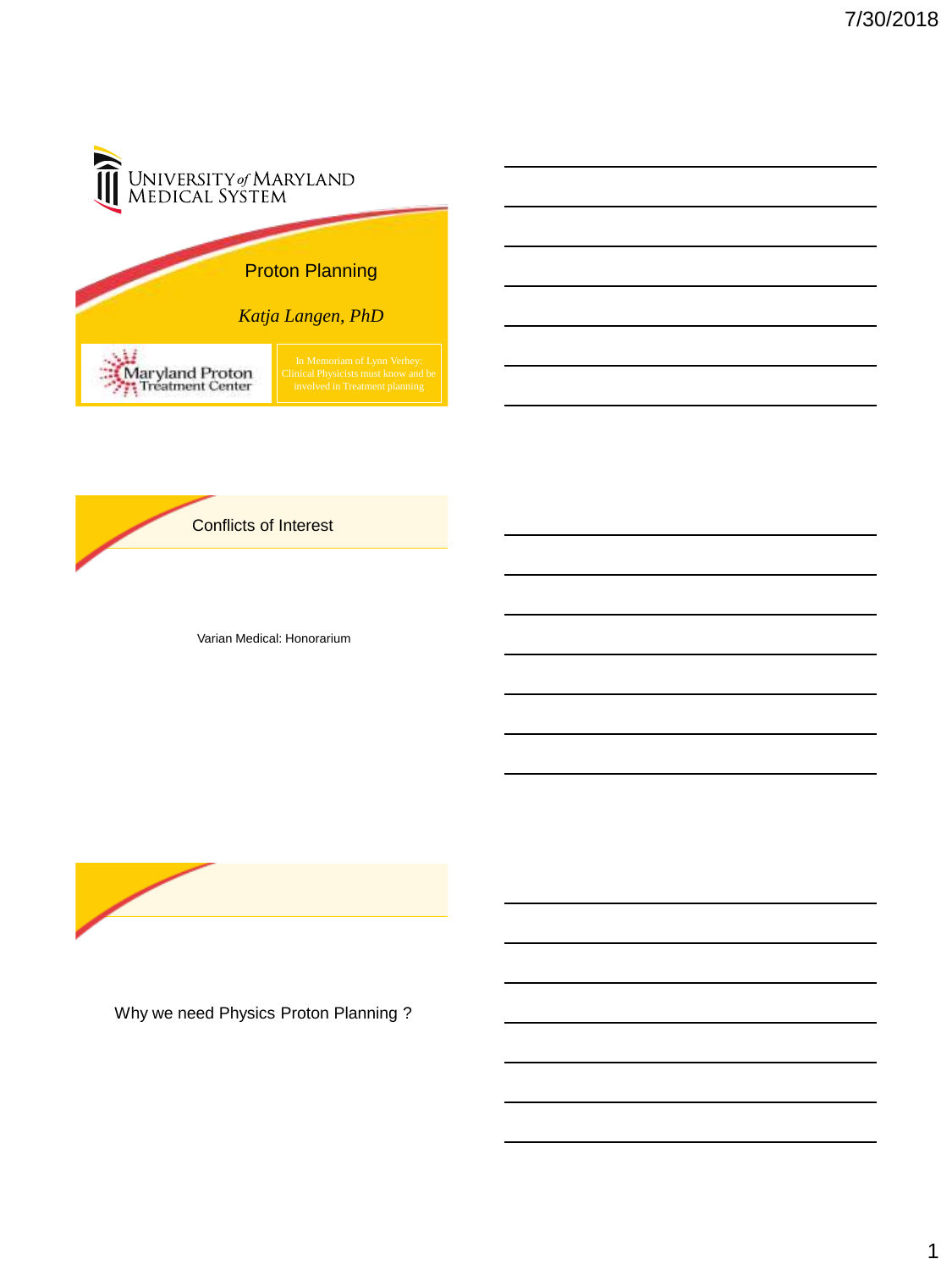

Educate your colleagues !

Develop 101 lectures to clear up nomenclature mess

Delivery Techniques - The old and the new Proton Uncertainties - Scary ! Proton planning basics – How to handle uncertainties Site specific technology - Wow



Develop 101 lectures to clear up nomenclature mess

Delivery Techniques - The old and the new Proton Uncertainties - Scary ! Proton planning basics – How to handle uncertainties Site specific technology - Wow

Who else but Physics ?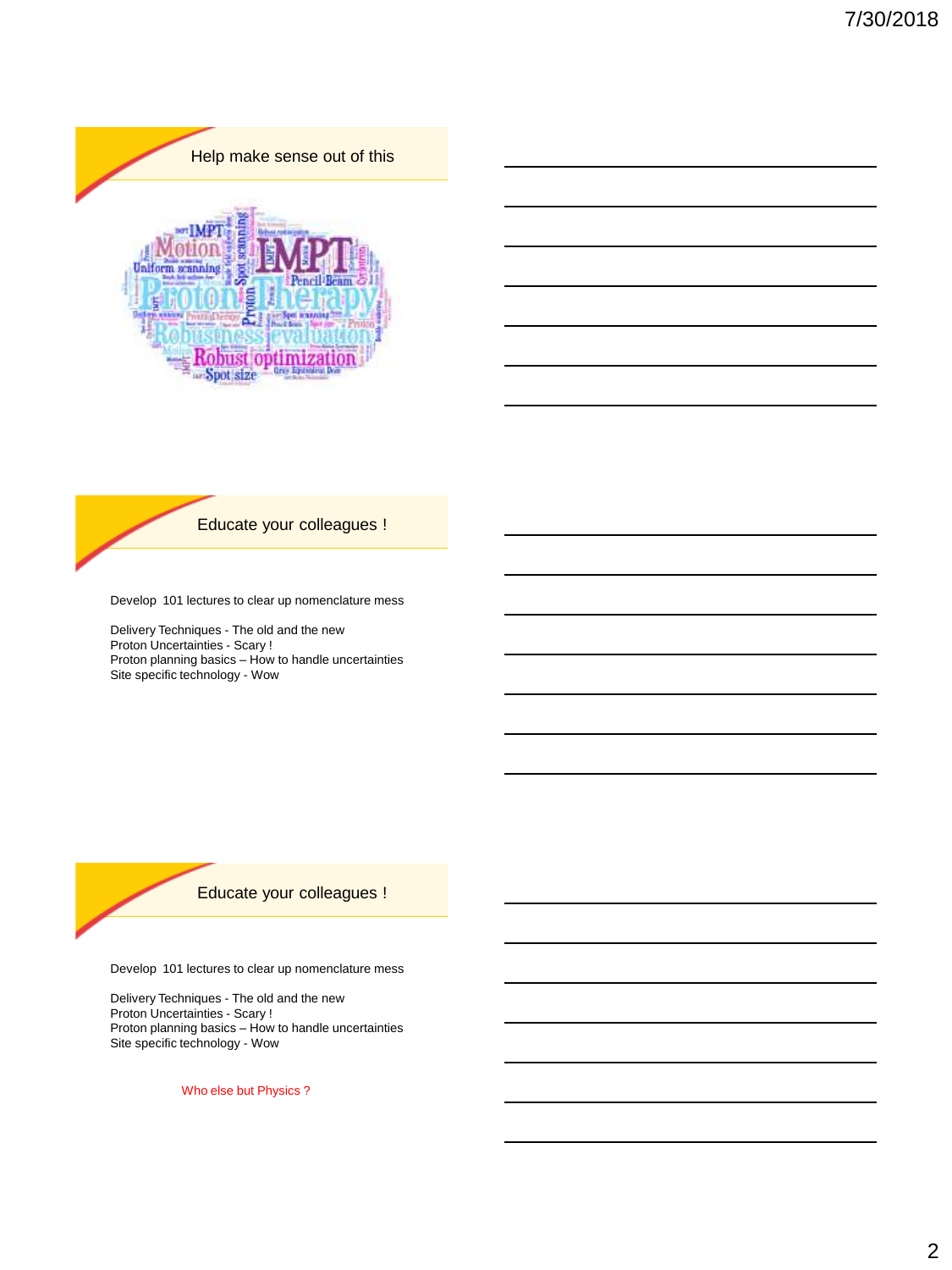## Educate your colleagues !

Develop 101 lectures to clear up nomenclature mess

Delivery Techniques - The old and the new Proton Uncertainties - Scary ! - Drives how we plan Proton planning basics – How to handle uncertainties Site specific technology - Wow



## Range Uncertainties

#### **First problem:**

Stopping power (MeV cm<sup>2</sup>/g) determine how "fast" proton loses energy

CT HU to stopping power ratio calibration has 3.5% uncertainty

Translates into 3.5 % range uncertainty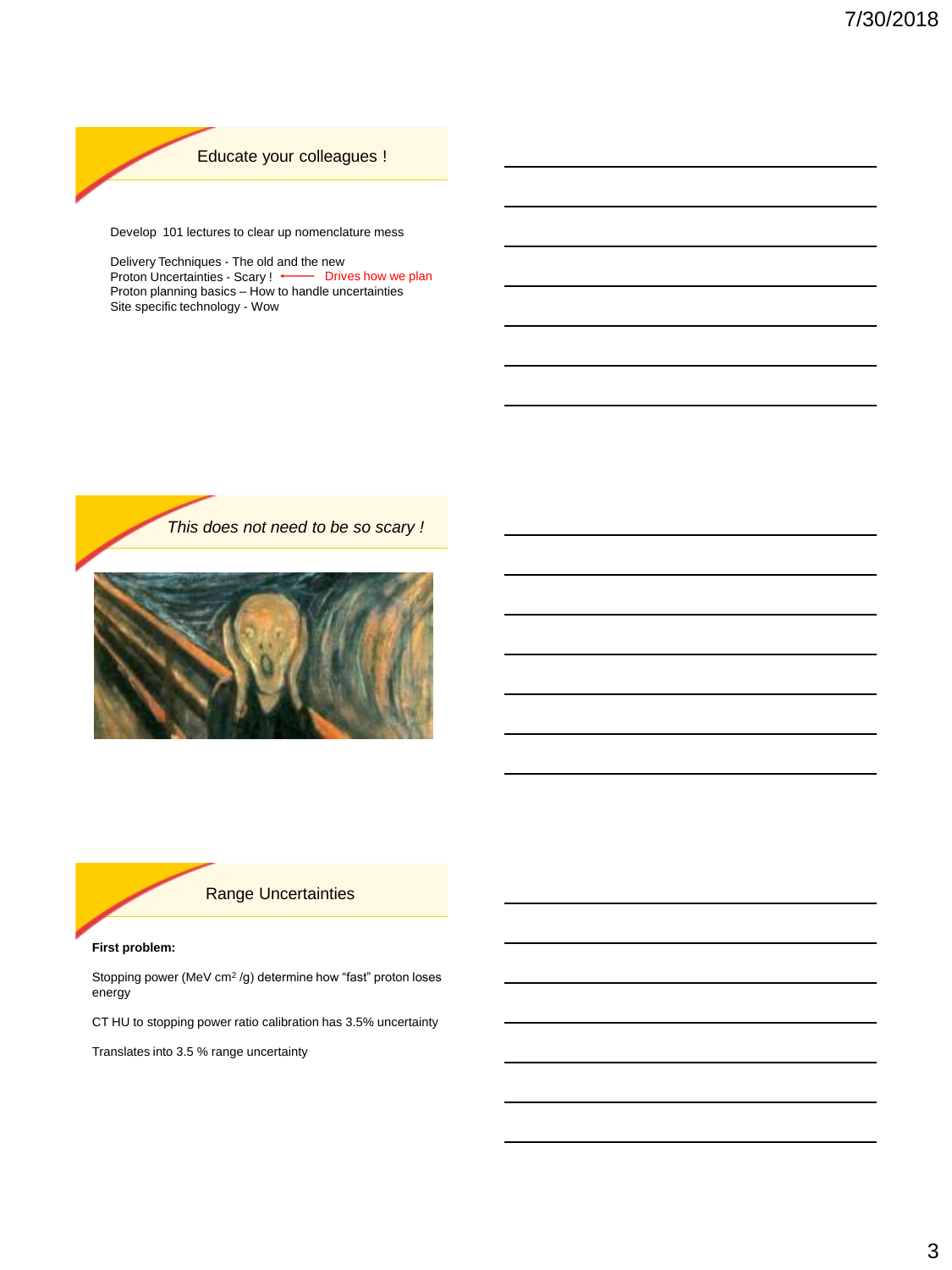### Range Uncertainties

#### **First problem:**

Stopping power (MeV cm<sup>2</sup>/g) determine how "fast" proton loses energy

CT HU to stopping power ratio calibration has 3.5% uncertainty

Translates into 3.5 % range uncertainty

3.5 mm at a range of 10 cm

7 mm at a range of 20 cm

Depends on depth !

#### Range Uncertainties

Management (1):

Use margins = 3.5% range

Larger distal margin than proximal margin

For prostate @ 20 cm depth: margin= 7 mm

## Range Uncertainties

Management (1):

Use margins = 3.5% range

Larger distal margin than proximal margin

For prostate @ 20 cm depth: margin= 7 mm



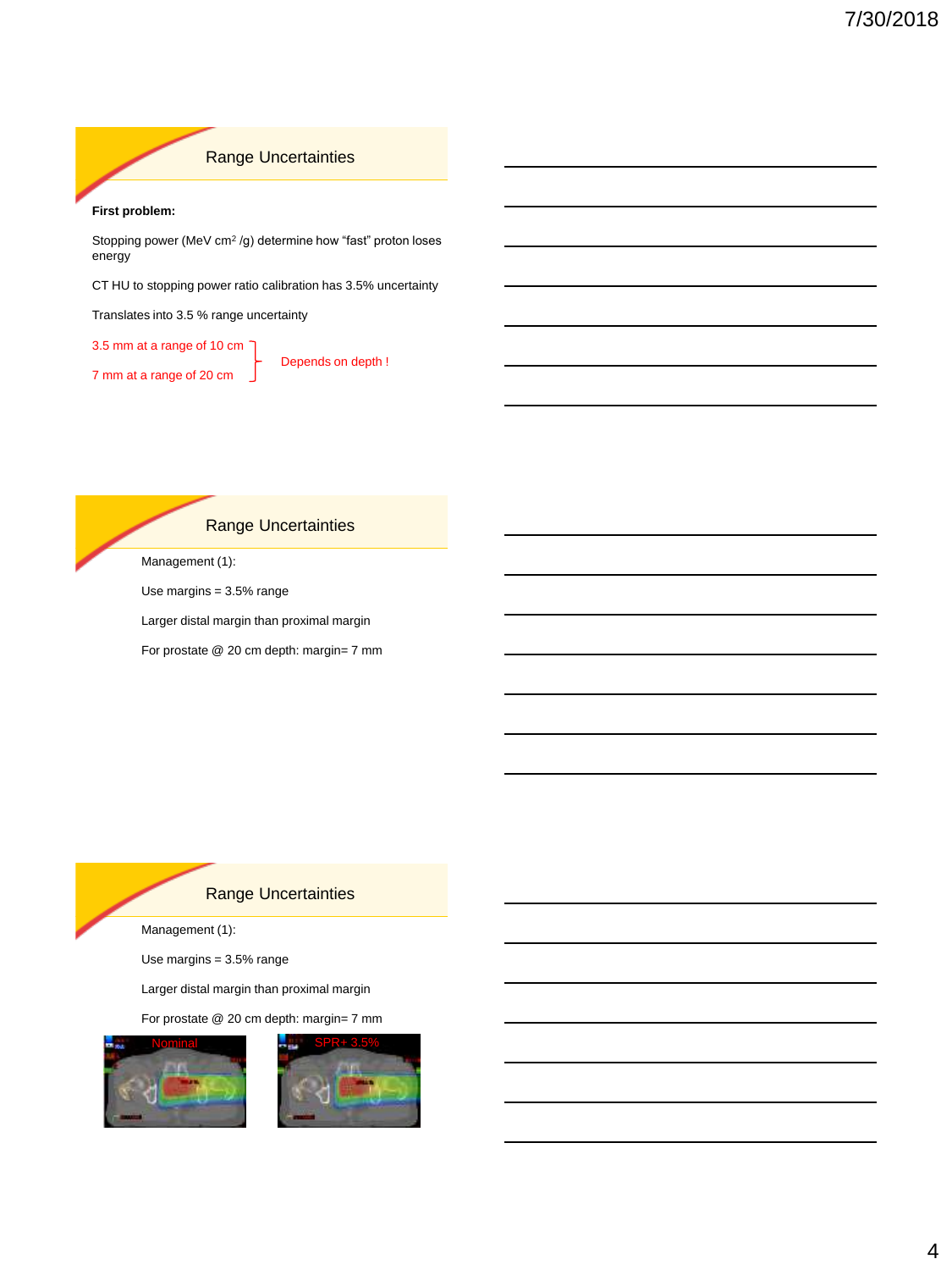## Range Uncertainties

Management (1):

Use margins = 3.5% range

Larger distal margin than proximal margin

For prostate @ 20 cm depth: margin= 7 mm



# Range Uncertainties

Management (1):

Use margins = 3.5% range

Larger distal margin than proximal margin

For prostate @ 20 cm depth: margin= 7 mm





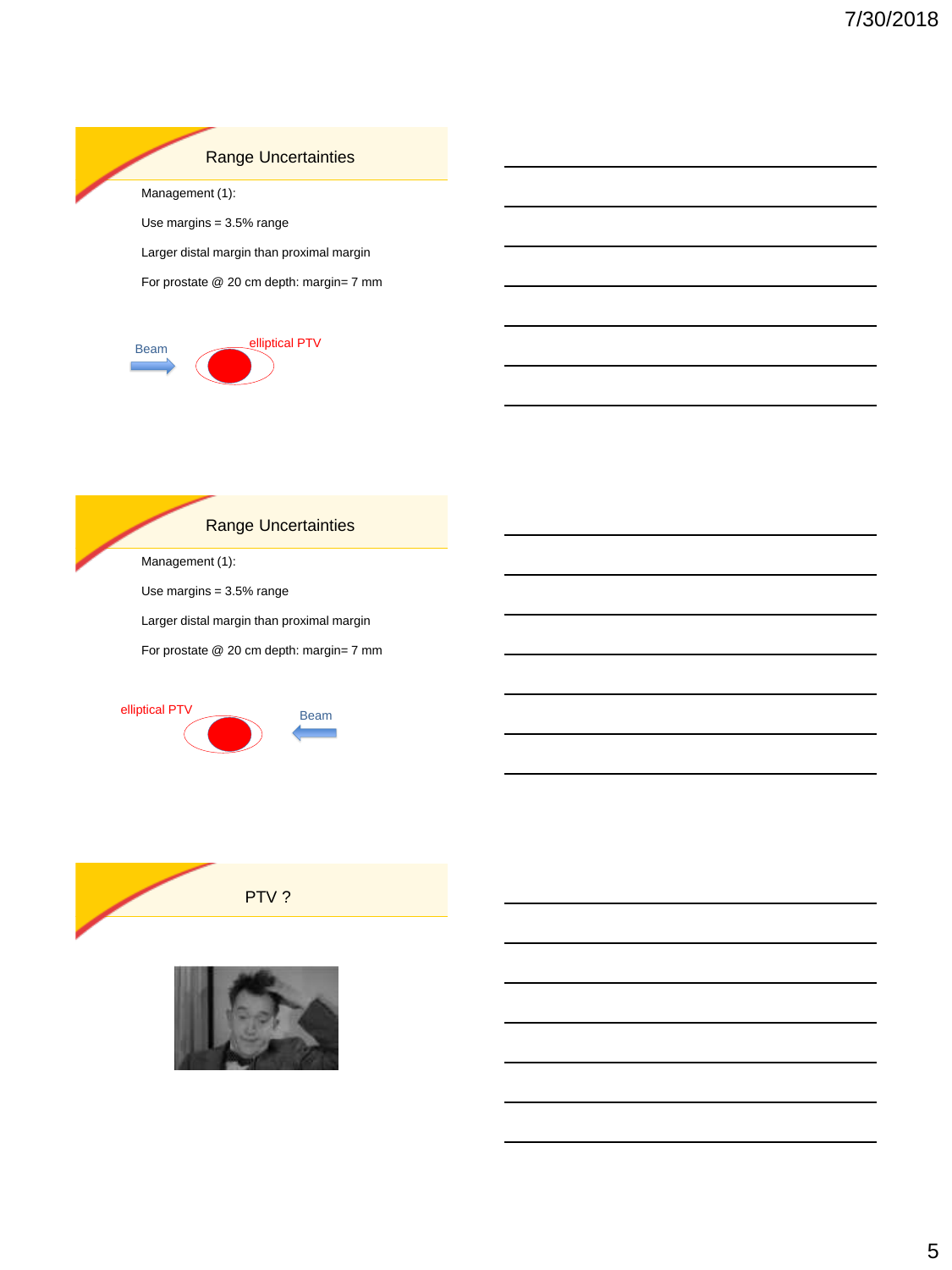



Management (2):

Do not stop beam in front of organs at risk

This is why lateral beams are used to treat prostate in proton therapy

## Range Uncertainties

**Second problem:** 

Complex tissue heterogeneities degrade Bragg peak



Lana, A49114.001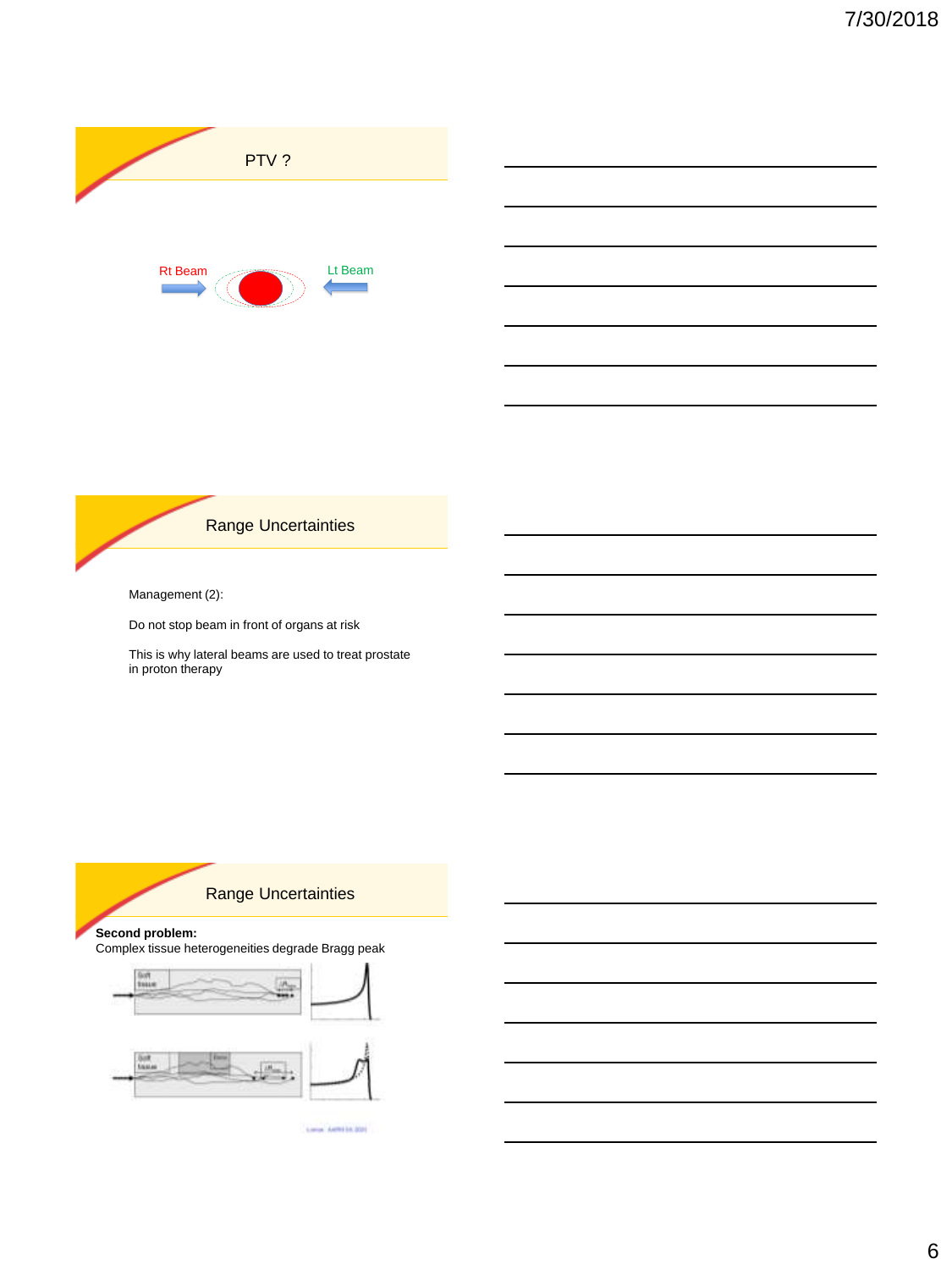

Pflugfelder et al, Med Phys, 34 (2007), 1506



#### **Management:**

Avoid beam entrance through regions of complex heterogeneity

Even if setup is reproducible



**Third problem:**  Setup error can change the dose distribution itself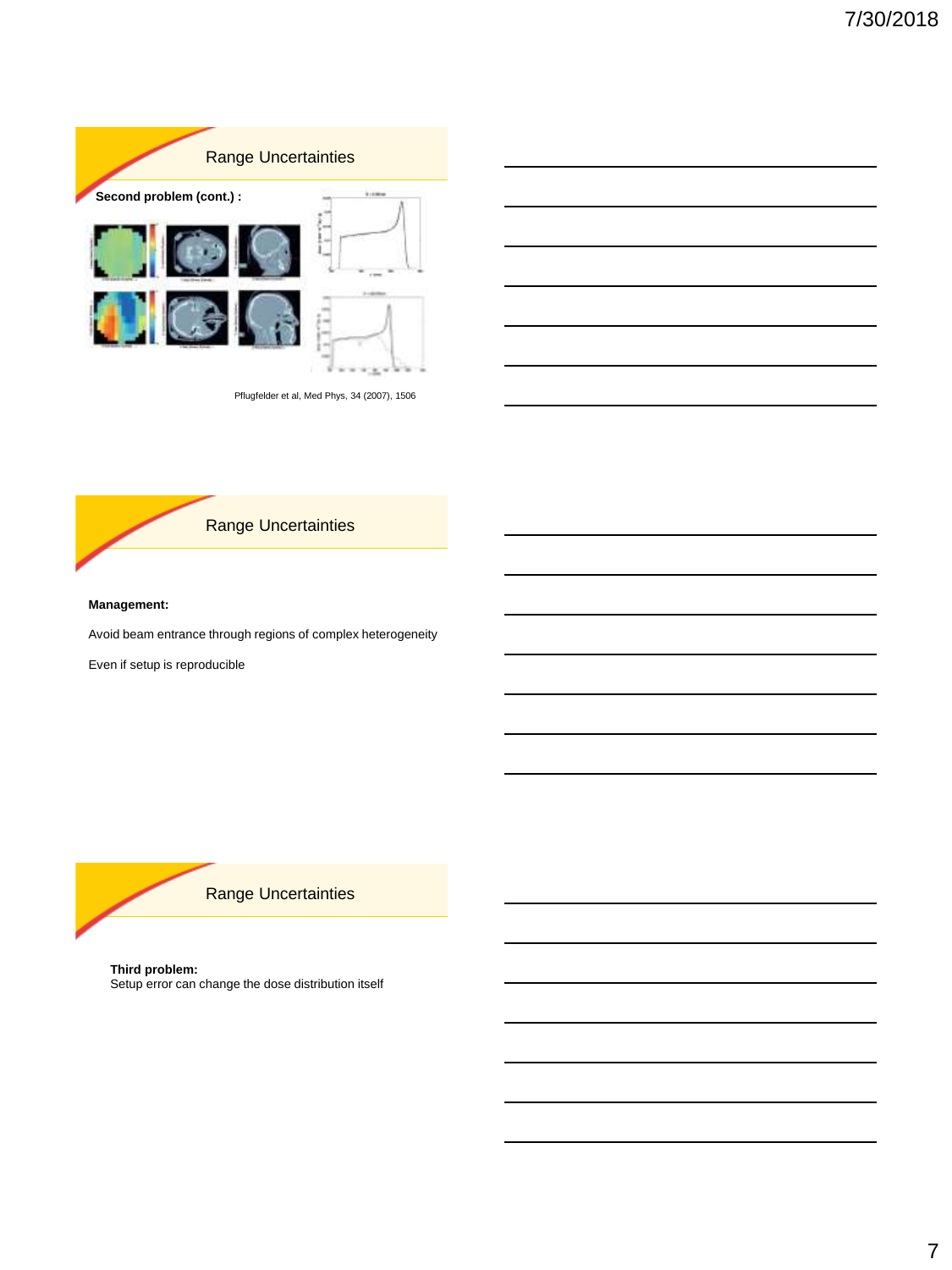

Tumor at 10 depth still sees 64% of dose



Tumor at 10 depth still sees 0% of dose

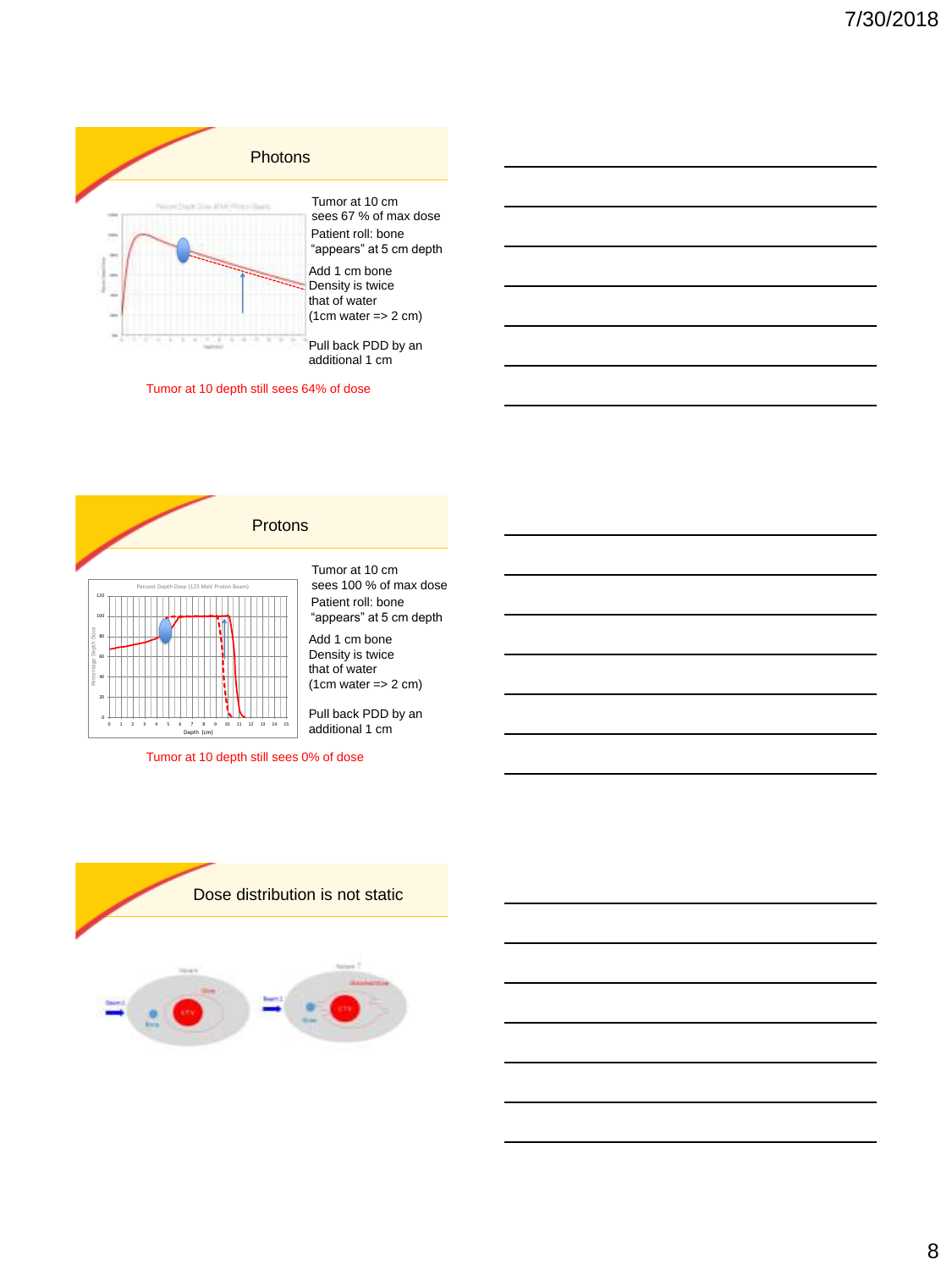



Nominal Plan Patient shifted posteriorly by 5 mm







To ensure CTV coverage, PTV (or dose distribution) may have unintuitive shape

Traditional PTV concept is not helpful in proton planning

Most conformal plan may not be best plan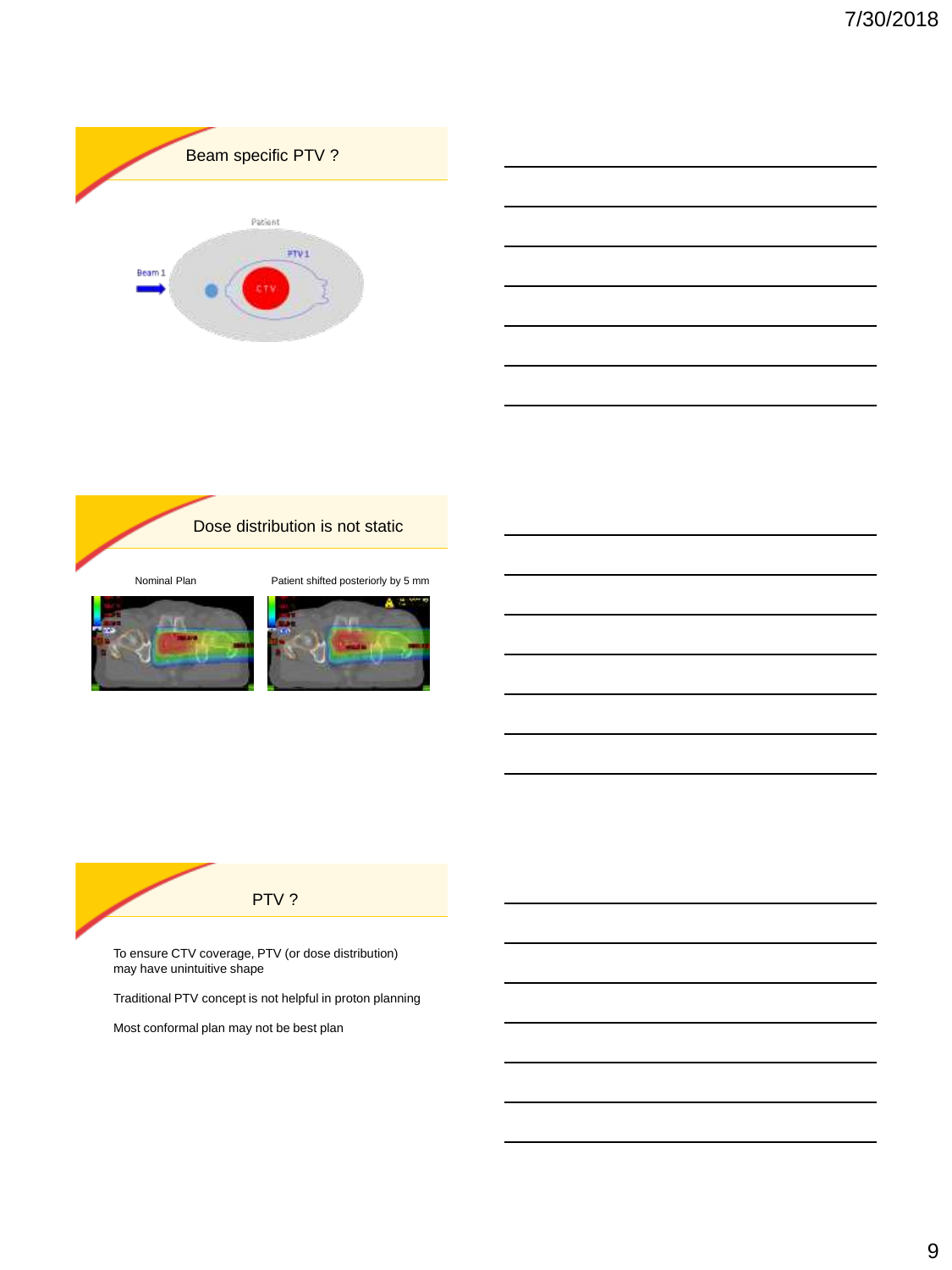

Ask

What if range is wrong by 3.5% and/or patient is setup is off



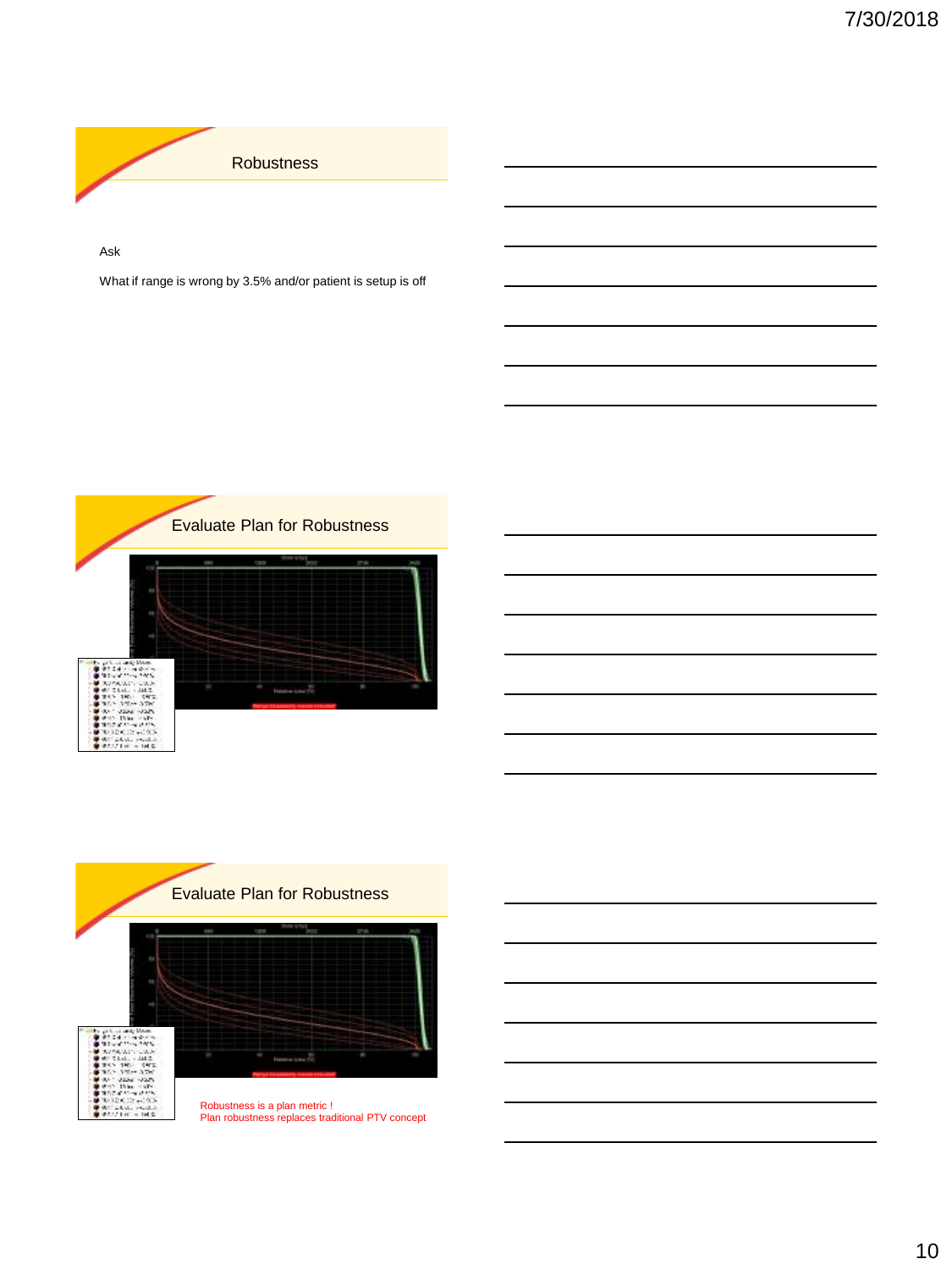Robustness optimization ?

Include robustness as an objective in planning

Available in commercial treatment planning systems

## Range Uncertainties

General principle to deal with all end-of-range uncertainties:

Use **multiple beams** to geographically spread out uncertainties Be careful when ranging out into OAR



Robustness, Robustness, Robustness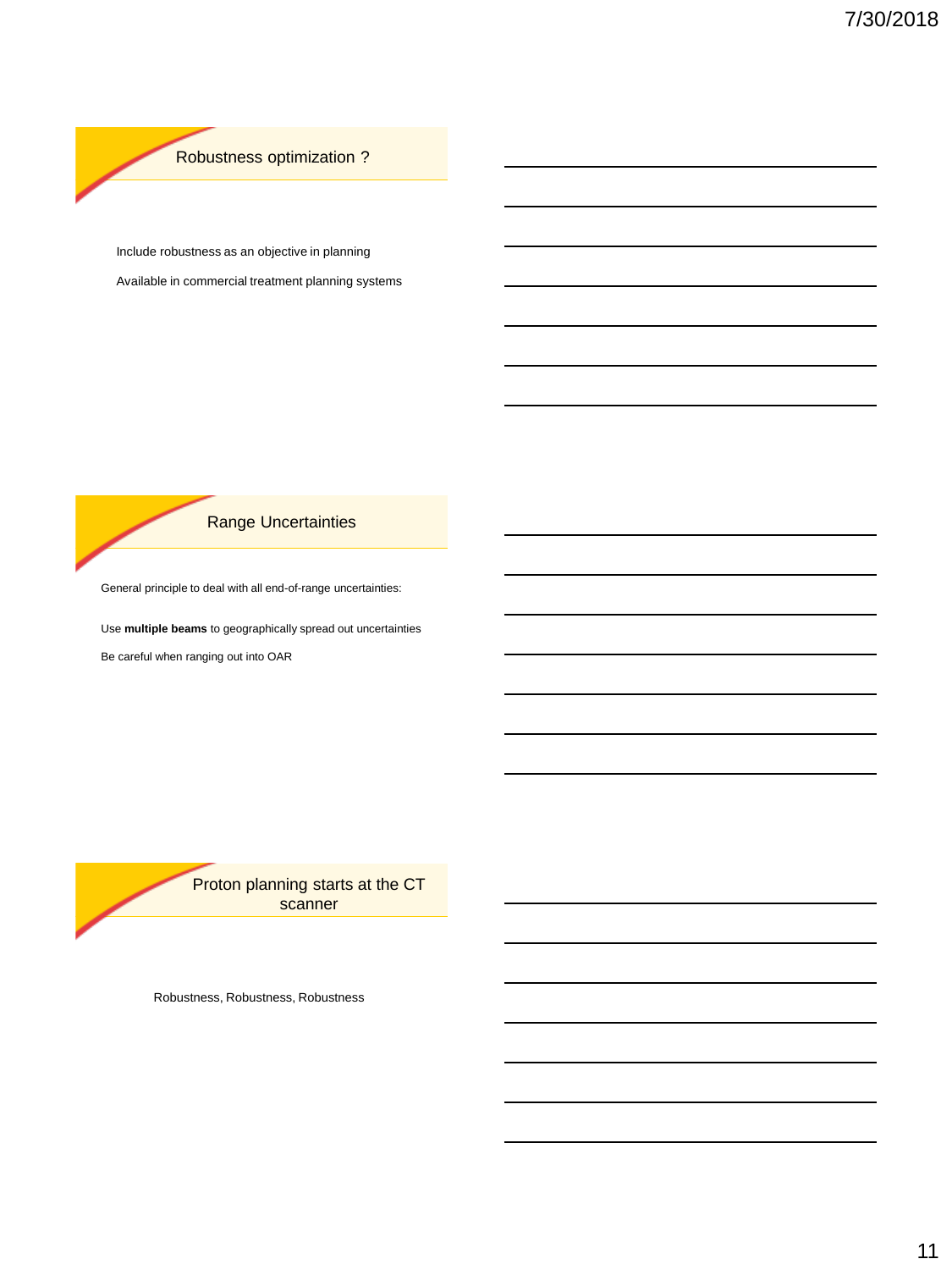



## Obese Patient

Hip implant, needed oblique beam 8 mm depth difference





## Obese Patient

Hip implant, needed oblique beam 8 mm depth difference





Recommended VMAT plan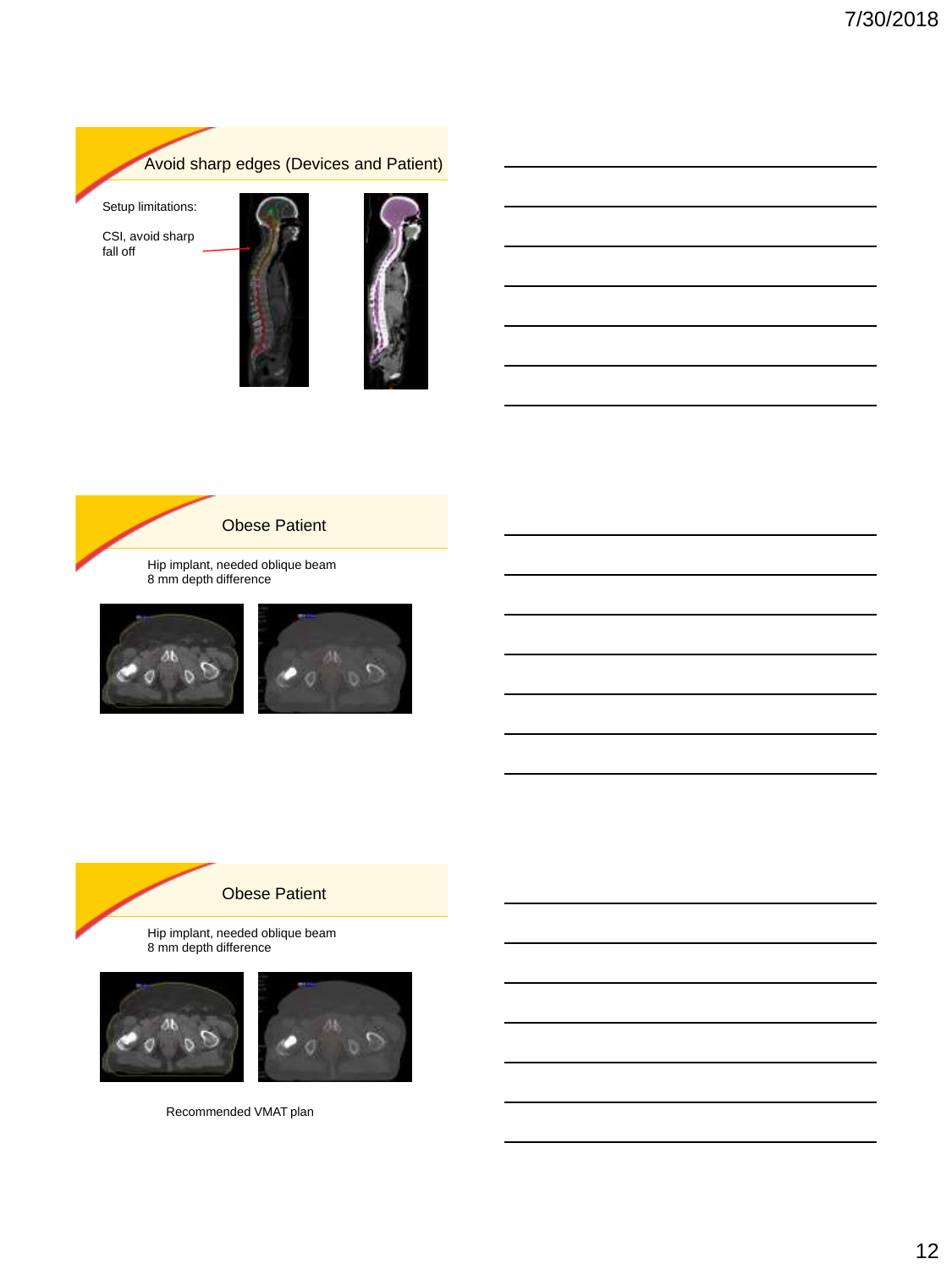# Difficult Setup



# Elderly Female

Frog-legged setup Hip replacement





Transferred patient to Photon Clinic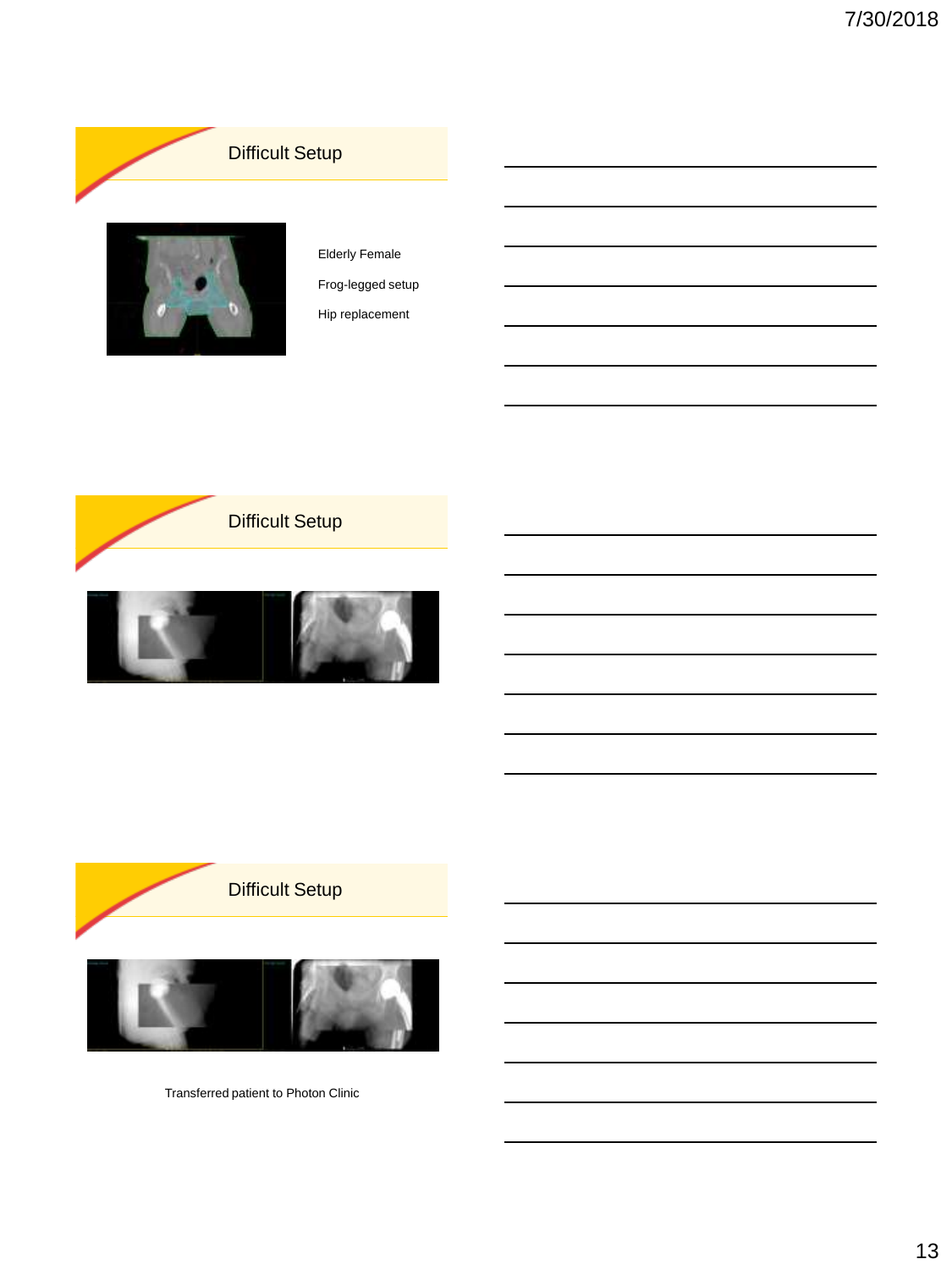

Physics and/or Dosimetry goes to CT-sim



Physics reviews each treatment plan

before it is presented to Physician

## Example: MFO plan

- **M**ulti **F**ield **O**ptimization (similar to IMRT)
- In MFO plans it is not possible to control the dose contribution from each beam
- For *n* beams, dose from each beam is likely ≠ 1/*n* of dose
- Check dose from each beam manually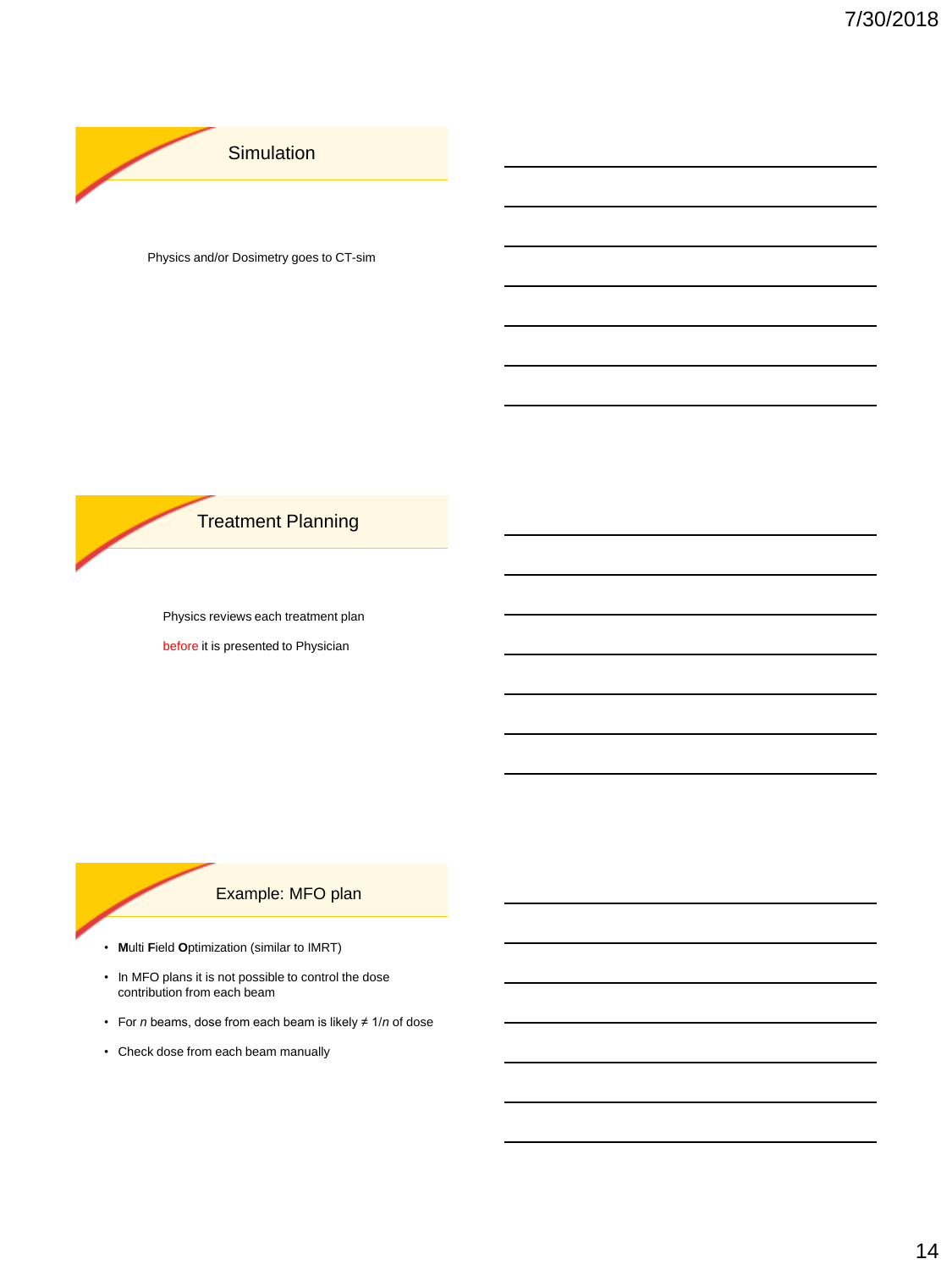

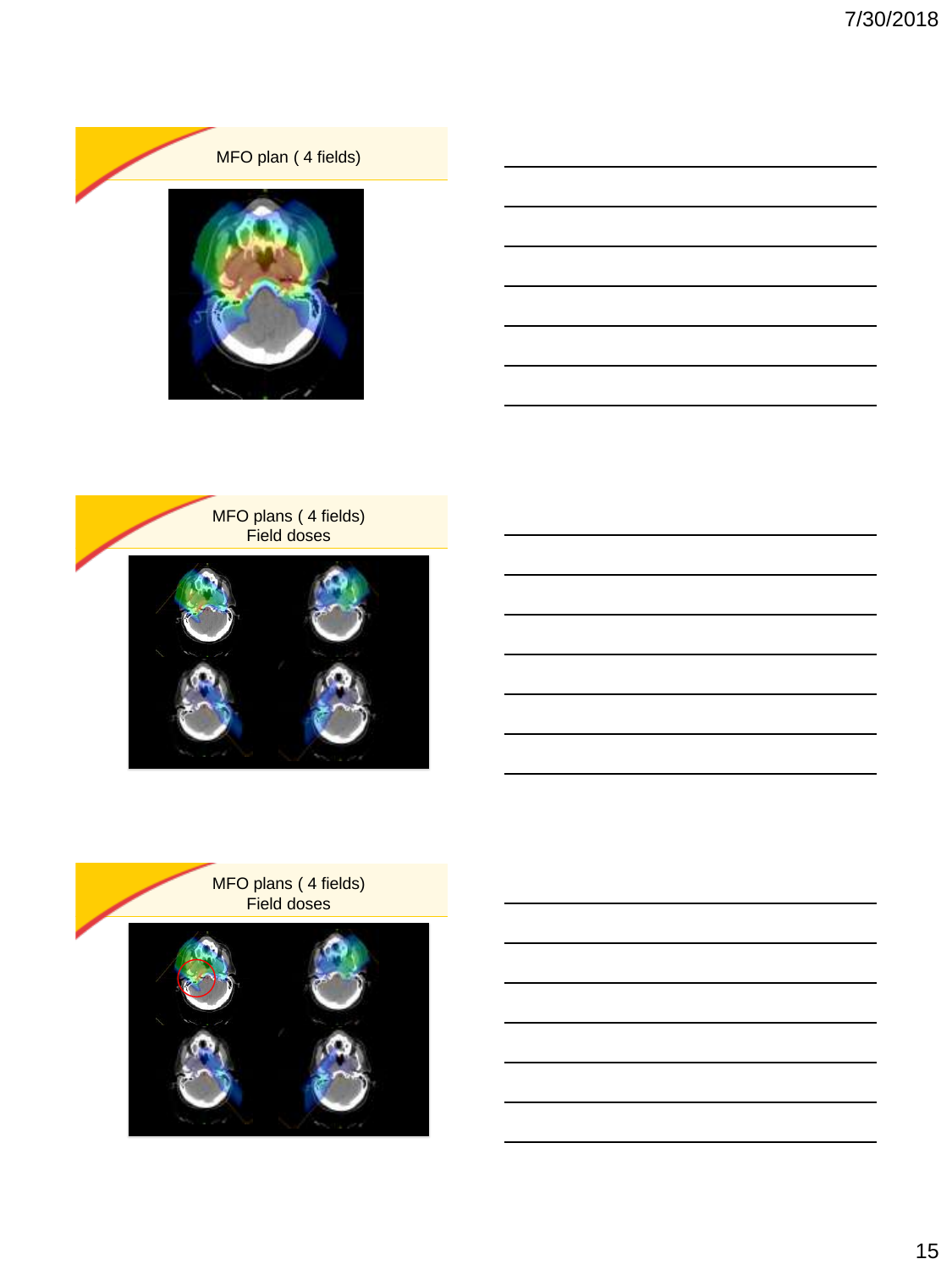

#### Lessons learned meeting

- What is working, what is not working
- Near misses
- Continue to improve process
- All of physics and dosimetry
- Time well spent

## Quality treatment

• Physicians, Therapists, Dosimetry: all need to know and understand uncertainties

- Drives how we set up and simulate patients
- Drives how we plan patients
- Drives how we evaluate plans
- Drives how we treat patients
- Drives how we monitor patients during treatment course

Physics needs to facilitate this discussion